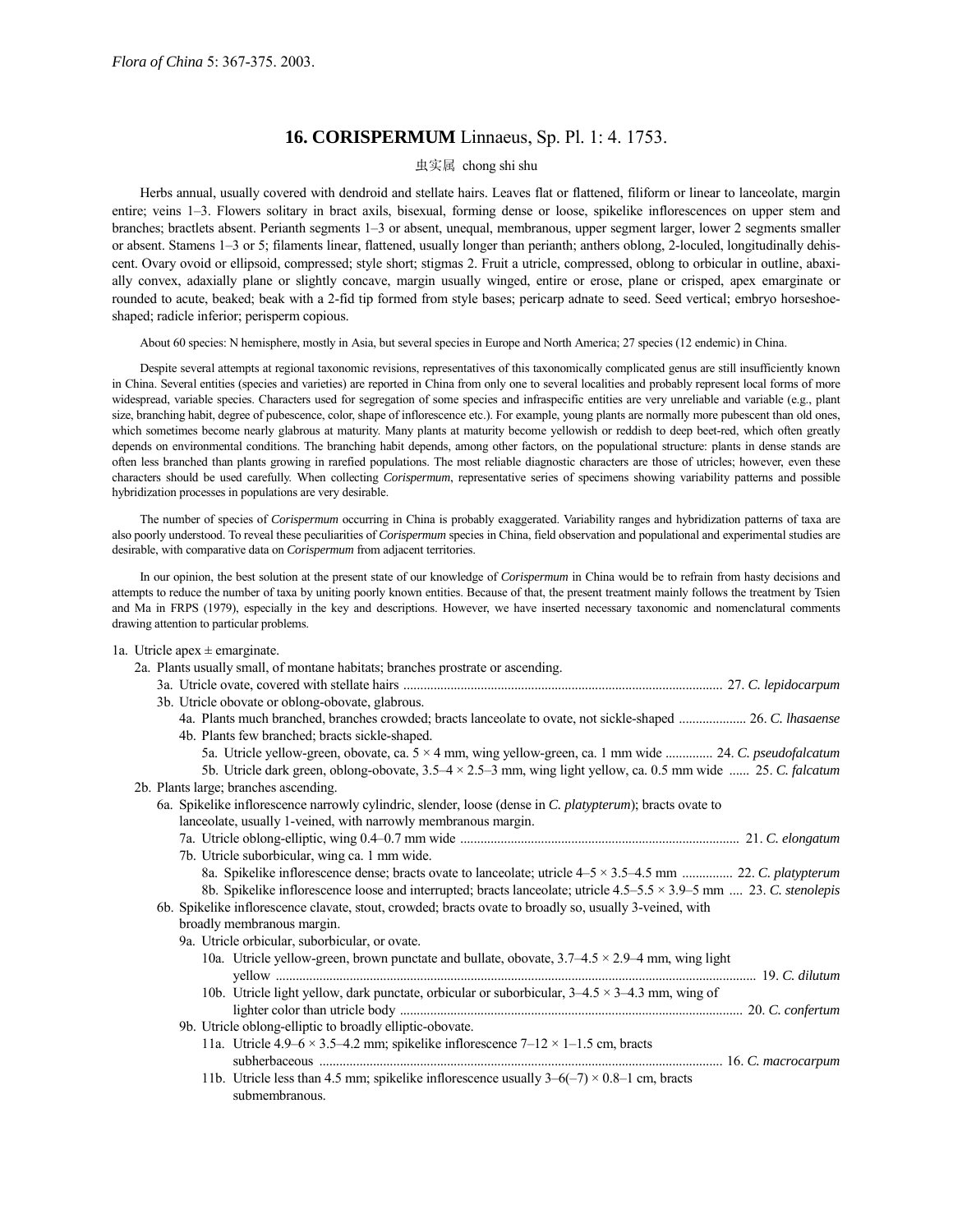| 12b. Utricle elliptic or oblong-elliptic, 3.7–4.5 × 2.8–3.2 mm, wing not twisted  18. C. puberulum                            |  |
|-------------------------------------------------------------------------------------------------------------------------------|--|
| 1b. Utricle apex rounded or acute, not emarginate.                                                                            |  |
| 13a. Utricle discoid, orbicular, or suborbicular, marginal wing absent or very narrow, slightly involute; leaves              |  |
|                                                                                                                               |  |
| 13b. Utricle not discoid, marginal wing (if present) not involute; leaves linear or oblanceolate, 1(or 3)-veined.             |  |
| 14a. Spikelike inflorescence stout, dense.                                                                                    |  |
|                                                                                                                               |  |
| 15b. Utricle elliptic, broadly so, or oblong-obovate.                                                                         |  |
| 16a. Spikelike inflorescence usually cylindric, $3-8$ mm wide; utricle $2-3.5 \times 1.5-2$ mm  11. C. chinganicum            |  |
| 16b. Spikelike inflorescence usually clavate, 8–15 mm wide; utricle $3-6 \times 2-3.5$ mm.                                    |  |
| 17a. Spikelike inflorescence 1–7 cm, bracts lanceolate, with narrowly membranous                                              |  |
|                                                                                                                               |  |
| 17b. Spikelike inflorescence 1–25 cm, bracts linear-lanceolate to ovate, with broadly                                         |  |
| membranous margin.                                                                                                            |  |
| 18a. Utricle oblong-obovate or broadly elliptic, $3-5 \times 2-3.5$ mm, hairy, base                                           |  |
|                                                                                                                               |  |
| 18b. Utricle broadly elliptic, $3.5-4 \times 2.5-3$ mm, glabrous, base subcordate,                                            |  |
|                                                                                                                               |  |
| 14b. Spikelike inflorescence linear to narrowly cylindric, long, thin, loose, and at maturity often interrupted.              |  |
| 19a. Plants small, of montane habitats, 3–20 cm tall; spikelike inflorescence 2.5–5 cm.                                       |  |
|                                                                                                                               |  |
| 20b. Utricle $3-4 \times 2-2.5$ mm, wing broad, slightly hairy.                                                               |  |
| 21a. Plants usually reddish purple at maturity, stout; bracts oblanceolate to lanceolate;                                     |  |
| utricle oblong-obovate, wing slightly undulate or crisped, apex acute, distinctly                                             |  |
|                                                                                                                               |  |
| 21b. Plants green at maturity, slender; bracts lanceolate; utricle broadly elliptic or oblong-                                |  |
| elliptic, wing neither undulate nor crisped, apex rounded or acute  10. C. tibeticum                                          |  |
| 19b. Plants usually large, 15-50 cm tall; spikelike inflorescence usually 5-10 cm.                                            |  |
| 22a. Utricle 1.5–3 mm, apex rounded.                                                                                          |  |
| 23a. Utricle yellow-green, broadly obovate-elliptic, wing yellow-green  2. C. lehmannianum                                    |  |
| 23b. Utricle gray-green, elliptic, wing light yellow.                                                                         |  |
| 24a. Utricle 2.5–3 × 1.5–2 mm, smooth, margin distinctly winged  6. C. heptapotamicum                                         |  |
| 24b. Utricle $1.5-2.3 \times 1-1.5$ mm, abaxially sometimes tuberculate (i.e., with                                           |  |
| occasional "warts" formed by portions of pericarp not adherent to testa),                                                     |  |
|                                                                                                                               |  |
| 22b. Utricle 3–5 mm, apex acute.                                                                                              |  |
| 25a. Plants small, 7-10 cm tall, less branched; spikelike inflorescence broader; utricle                                      |  |
| oblong to broadly elliptic, $4-5 \times 2.5-3.5$ mm, wing ca. 1/2 as wide as utricle body  5. C. praecox                      |  |
| 25b. Plants large, usually ca. 35 cm tall, much branched; spikelike inflorescence slender;                                    |  |
| utricle obovate-oblong, $3-4 \times$ ca. 2 mm, wing narrow, sometimes nearly absent.                                          |  |
| 26a. Utricle wingless or nearly so, never pubescent, margin usually entire;                                                   |  |
| inflorescence narrowly cylindric, slender, normally interrupted and often                                                     |  |
|                                                                                                                               |  |
| 26b. Utricle narrowly winged, pubescent or glabrescent at maturity, margin                                                    |  |
| entire to erose or undulate; inflorescence cylindric, interrupted or not,                                                     |  |
|                                                                                                                               |  |
|                                                                                                                               |  |
| lar, smaller. Stamens 5; filaments subulate, equaling or slightly<br>1. Corispermum patelliforme Iljin, Izv. Glavn. Bot. Sada |  |

# SSSR 28: 643. 1929.

## 碟果虫实 die guo chong shi

Plants 10-45 cm tall. Stem erect, much branched; branches obliquely spreading. Leaves narrowly elliptic or oblanceolate,  $0.2-4.5 \times 0.5-1$  cm, base attenuate, apex rounded, mucronate. Spikelike inflorescence terete, crowded; bracts lanceolate to broadly ovate,  $0.5-1.5$  cm  $\times$  3-7 mm, base rounded, margin membranous, apex acute, mucronate. Perianth segments 3, upper one broadly ovate, ca.  $1 \times 1.5$  mm, lower segments triangu-

lar, smaller. Stamens 5; filaments subulate, equaling or slightly longer than perianth segments. Utricle sublustrous, discoid, 2.6<sup> $-4$ </sup> mm, glabrous; wing very narrow, involute; beak obscure. Fl. and fr. Aug-Sep.

Dunes. NW Gansu, W Nei Mongol, Ningxia, Qinghai (Qaidam Pendi) [Mongolia].

This species, the only representative of *Corispermum* sect. *Patellisperma* Mosyakin, is probably the most ancient living representative of the genus, showing common characters with hypothetical ancestors of *Corispermum*, which were morphologically similar to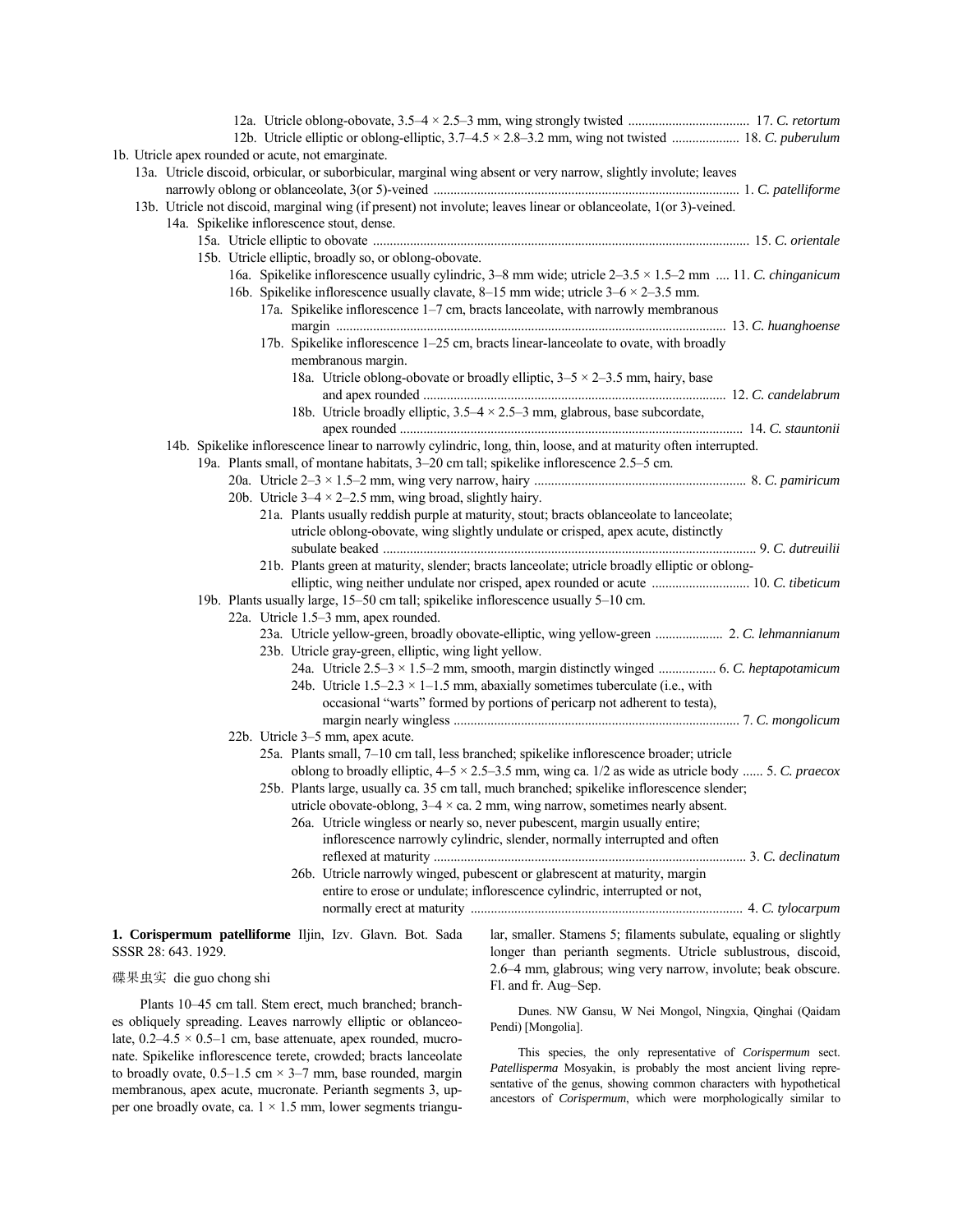modern species of *Anthochlamys* Fenzl.

**2. Corispermum lehmannianum** Bunge, MÈm. Acad. Imp. Sci. St.-Pétersbourg, Sér. 6, Sci. Math. 7: 458. 1854.

## 倒披针叶虫实 dao pi zhen ye chong shi

Plants 7–35 cm tall. Stem erect, much branched; lower branches ascending, upper ones suberect. Leaves oblanceolate or oblong-lanceolate,  $1.5-3.5 \times 0.3-0.8$  cm, 1-veined, base attenuate, apex rounded or acute, mucronate. Spikelike inflorescence slender, loose, usually  $6-10$  cm; bracts lanceolate to ovate, base rounded, apex acute or acuminate. Perianth segment 1, oblong or broadly elliptic, apex lacerate. Stamens 1(or 3). Utricle yellow-green, sublustrous, broadly elliptic,  $2-3 \times 1.5-2$ mm, glabrous, base broadly cuneate, apex rounded; body obovate; wing distinct, margin irregularly denticulate; beak triangular, short, apex erect, bifid. Fl. and fr. May-Jul.

Dunes, sandy places, field margins. N Xinjiang [Afghanistan; C Asia, SW Asia (Iran)].

**3. Corispermum declinatum** Stephan ex Iljin, Trudy Prikl. Bot. 19(2): 69. 1928.

## 绳虫实 sheng chong shi

Plants 15–50 cm tall. Stem erect, much branched; lower branches ascending. Leaves linear,  $2-6$  cm  $\times$  1–3 mm, 1-veined, base attenuate, apex acuminate, mucronate. Spikelike inflorescence elongate, narrowly linear, loose and interrupted, at maturity often reflexed,  $5-15 \times 0.5$  cm; bracts linear-lanceolate to lanceolate,  $0.5-3$  cm  $\times$  2-3 mm, 1-veined, base broadly cuneate, margin membranous, apex acuminate. Perianth segments 1(or 3), upper one broadly elliptic, apex entire or erose. Stamens 1(or 3); filaments ca. 1/2 as long as perianth segments. Utricle obovate-oblong,  $3-4 \times$  ca. 2 mm, glabrous, base broadly cuneate, apex triangular to rostrate, acute; body narrowly obovate to elongate, smooth or tuberculate; wing absent or obscure, margin entire; beak ca. 0.5 mm, apex erect, ca. 1/3 as long as beak. Fl. and fr. Jun-Sep.

Sandy wastelands, riversides, field margins, roadsides. Gansu, Hebei, Liaoning, Nei Mongol, Shaanxi, Shanxi, Xinjiang [Mongolia, Russia (S Siberia); NC Asia; locally naturalized in E Europe].

The authorship of *Corispermum declinatum* has been constantly erroneously cited as "Stephan ex Steven." However, Steven (Mém. Soc. Imp. Naturalistes Moscou 5: 334. 1817) never accepted *C. declinatum* as a species, but cited it as a synonym of *C. hyssopifolium* Linnaeus var. ìa.î The first valid publication of the name was by Iljin in 1928.

#### **4. Corispermum tylocarpum** Hance, J. Bot. 6: 47. 1868.

#### 毛果绳虫实 mao guo sheng chong shi

*Corispermum declinatum* Stephan ex Iljin var. *tylocarpum* (Hance) C. P. Tsien & C. G. Ma; *C. gmelinii* Bunge; *C. rostratum* A. Baranov & B. Skvortsov ex W. Wang.

Plants 10-50 cm tall. Stem erect, much branched. Leaves linear to linear-lanceolate,  $2-6$  cm  $\times$  2-4 mm, 1-veined, base attenuate, apex acuminate, mucronate. Spikelike inflorescence elongate, linear-cylindric, interrupted to  $\pm$  dense, 5–10(–15)  $\times$  $0.5-0.7$  cm; bracts linear-lanceolate to narrowly ovate,  $0.5-3$ cm  $\times$  2–3 mm, 1(–3)-veined, base broadly cuneate, margin membranous, apex acuminate. Perianth segments 1(or 3). Stamens 1(or 3). Utricle obovate-oblong,  $3-4 \times$  ca. 2 mm, glabrous or covered with dendroid or stellate hairs, base broadly cuneate, apex acute; body narrowly obovate, smooth or slightly tuberculate; wing very narrow, margin entire or irregularly erose. Fl. and fr. Jun-Sep.

Sandy wastelands, riversides, field margins, roadsides. Hebei, N Jiangsu, Liaoning, Nei Mongol, Shanxi, Xinjiang [E Mongolia].

*Corispermum tylocarpum* is closely related to *C. declinatum*. Plants of typical *C. declinatum* never have pubescent utricles; they are usually more slender, and the utricles are normally narrower and wingless. Patterns of distribution of *C. declinatum* s.str. and *C. tylocarpum* in China are insufficiently known because of confusion of these closely related entities.

**5. Corispermum praecox** C. P. Tsien & C. G. Ma, Acta Phytotax. Sin. 16(1): 117. 1978.

## 早熟虫实 zao shu chong shi

Plants 7-10 cm tall. Stem erect, few branched. Leaves linear,  $1.5-3$  cm  $\times$  ca. 1 mm, 1-veined, sparsely covered with stellate hairs, base attenuate, apex acute, mucronate. Inflorescence spikelike, elongate, loose; bracts linear-lanceolate to ovate,  $0.5-2$  cm  $\times$  2-3 mm. Perianth segment 1, broadly elliptic, apex irregularly denticulate. Stamens 1(or 3), ca.  $1.5 \times$  as long as perianth segment. Utricle oblong-elliptic,  $4-5 \times 2.5-3.5$ mm, densely stellate hairy, base truncate or subcordate, apex acute; wing usually ca. 1/2 as wide as body, slightly crisped, margin irregularly denticulate; beak ca. 1 mm, apex  $1/4-1/3$  as long as beak. Fl. and fr. May-Jun.

● Dunes. NE Henan (Fengqiu, Kaifeng).

Judging from its elongate fruit body, this little-known species seems to be closely related to *C. tylocarpum*. However, the unusually broad wing makes its affiliation with that species doubtful.

**6. Corispermum heptapotamicum** Iljin, Trudy Bot. Inst. Acad. Nauk SSSR, Ser. 1, Fl. Sist. Vyssh. Rast. 3: 165. 1937.

## 中亚虫实 zhong ya chong shi

Plants 10-40 cm tall. Stem erect, much branched, densely hairy; lower branches ascending or subprostrate. Leaves linear or oblanceolate, 1.5-4 cm  $\times$  4-8 mm, 1-veined, hairy, base attenuate, apex acute, mucronate. Spikelike inflorescence elongate, 5–15 cm; bracts linear, lanceolate, or ovate, 0.4–1.7 cm  $\times$  $1.5-2.5$  mm, hairy, base attenuate or rounded, margin narrowly membranous, apex acute or acuminate. Perianth segments 1(or 3), upper one oblong, apex acute. Stamens 1(or 3). Utricle graygreen, elliptic,  $2.5-3 \times 1.5-2$  mm, glabrous, base broadly cuneate, apex rounded; wing yellow-green, narrow, margin entire or erose; beak terete, apex erect. Fl. and fr. Jul–Sep.

Sandy places, dunes. W Gansu, S Xinjiang [E Kazakhstan].

Plants with pubescent utricles but otherwise almost identical to *C. heptapotamicum* were described as *C. korovinii* Iljin (Izv. Glavn. Bot. Sada SSSR 28: 641. 1929). Such plants may be found in W Xinjiang.

**7. Corispermum mongolicum** Iljin, Izv. Glavn. Bot. Sada SSSR 28: 648. 1929.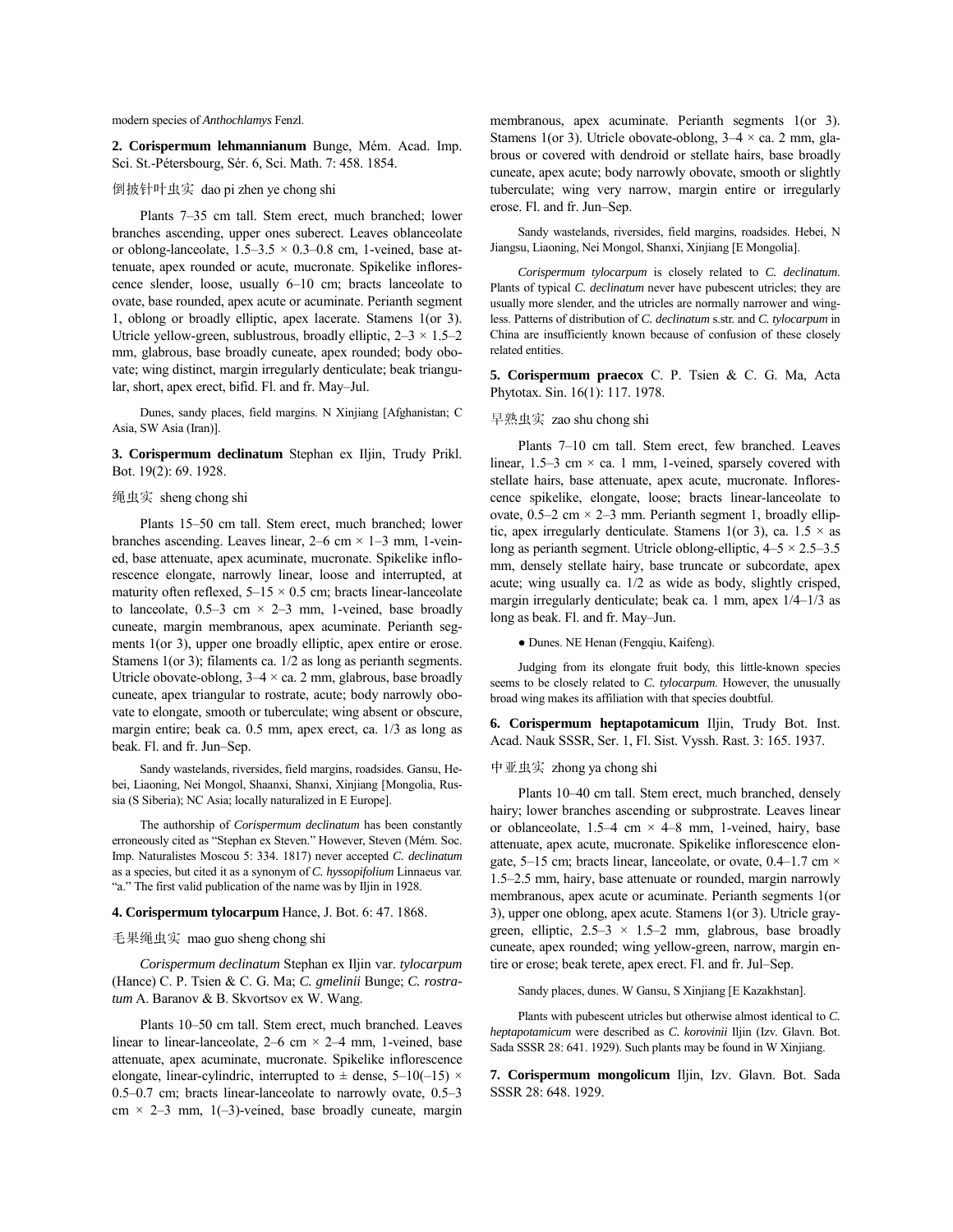## 蒙古虫实 meng gu chong shi

Plants 10-35 cm tall. Stem erect, terete, hairy, branched; lowest branches prostrate or ascending, upper ones obliquely spreading. Leaves linear or lanceolate,  $1.5-2.5$  cm  $\times$  2-5 mm, 1-veined, base attenuate, apex acute, mucronate. Spikelike inflorescence elongate, terete, loose, 3–6 cm; bracts linear-lanceolate to ovate,  $0.5-2$  cm  $\times$  ca. 2 mm, base attenuate, apex acuminate. Perianth segment 1, oblong or broadly elliptic, apex irregularly denticulate. Stamens 1–5. Utricle gray-green, sublustrous, broadly elliptic,  $1.5-3 \times 1-1.5$  mm, sometimes with postulate processes, glabrous, base cuneate, apex rounded; wing narrow or obscure, margin entire; beak very short, apex ca. 1/2 as long as beak. Fl. and fr. Jul–Sep.

Sandy areas of Gobi desert, dunes, sandy meadows. Gansu, W Nei Mongol, Ningxia, W Xinjiang [Mongolia, Russia (W Siberia)].

**8. Corispermum pamiricum** Iljin, Trudy Bot. Inst. Acad. Nauk SSSR, Ser. 1, Fl. Sist. Vyssh. Rast. 3: 165. 1937.

#### 帕米尔虫实 pa mi er chong shi

Plants 5–15 cm tall. Stem branched from base; branches prostrate or ascending. Leaves linear,  $1-2.5$  cm  $\times$  ca. 1 mm, 1veined, hairy, base attenuate, apex acute, mucronate. Spikelike inflorescence terete, slightly crowded, usually 3-5 cm; bracts linear-lanceolate to ovate,  $0.5-1.5$  cm  $\times$  1-2 mm, base rounded, margin distinctly membranous, apex acute or acuminate. Perianth segment 1, orbicular, apex irregularly lacerate. Stamens 1-3, exserted beyond perianth segment. Utricle brown with a few black spots, obovate-elliptic,  $2-3 \times 1.5-2$  mm, glabrous, subglabrous, or densely covered with stellate hairs, base and apex rounded; wing same color as body, narrow, margin entire; beak thick, short, apex erect, ca.  $1/3$  as long as beak. Fl. and fr. Jul– Aug.

Sandy field margins and lake shores; ca. 4400 m. Gansu, Xinjiang, Xizang [C Asia (Pamir mountains)].

- 1a. Utricle glabrous or subglabrous ............ 8a. var. *pamiricum* 1b. Utricle densely covered with stellate
- hairs ..................................................... 8b. var. *pilocarpum*

#### **8a. Corispermum pamiricum** var. **pamiricum**

帕米尔虫实(原变种) pa mi er chong shi (yuan bian zhong)

Utricle glabrous or subglabrous.

Sandy field margins; high elevations. Gansu, Xinjiang, Xizang [C Asia (Pamir mountains)].

**8b. Corispermum pamiricum** var. **pilocarpum** C. P. Tsien & C. G. Ma, Acta Phytotax. Sin. 16(1): 118. 1978.

## 毛果帕米尔虫实 mao guo pa mi er chong shi

Utricle densely covered with stellate hairs.

● Sandy lake shores; ca. 4400 m. W Xizang (Rutog).

*Corispermum gelidum* Iljin (described from the Pamir mountains), with undulate wing margins and pubescent utricles, is related to both *C. pamiricum* and *C. tibeticum*, and is probably even the same taxon as *C. pamiricum* var. *pilocarpum*. Additional studies of these rare and littleknown entities would be desirable.

**9. Corispermum dutreuilii** Iljin, Trudy Bot. Inst. Acad. Nauk SSSR, Ser. 1, Fl. Sist. Vyssh. Rast. 3: 162. 1937.

粗喙虫实 cu hui chong shi

*Corispermum tibeticum* Iljin, p.p.

Plants 5–15 cm tall. Stem erect, green or reddish purple, sparsely hairy, few branched from base; lowest branches ascending or prostrate, upper ones obliquely spreading. Leaves linear or oblanceolate, to 3.5 cm  $\times$  3–5 mm, 1-veined, base attenuate, apex acute, mucronate. Spikelike inflorescence 2–14 cm,  $\pm$  crowded; bracts oblanceolate or linear to lanceolate, 0.5– 3 cm  $\times$  1–5 mm, 1-veined, base attenuate or rounded, margin usually membranous, apex acute, mucronate, erect in fruit. Perianth segment 1, ovate, apex irregularly lacerate. Stamens 1(or 3), longer than perianth segments. Utricle oblong-obovate,  $3-4 \times 2-2.5$  mm; wing broad, thick, slightly crisped, margin irregularly denticulate-toothed. Fl. and fr. Jul-Aug.

Sandy places in valleys, sandy field margins. Gansu, Xinjiang, NW Xizang (Ngari) [C Asia (Pamir mountains)].

Grubov (Rast. Tsentral. Azii 2: 58. 1966) placed this name in the synonymy of *Corispermum tibeticum*. He stated that the main difference between these entities is the presence in utricles of *C. dutreuilii* of a winged rostrum ("a fruit crown") separated from the main part of the wing. According to Grubov, this is not a stable diagnostic character. Indeed, the "crown" is well developed only in some utricles of the type specimen deposited at LE (however, most of the fruits are immature). Additional studies of this species (or form?) would be desirable.

**10. Corispermum tibeticum** Iljin, Izv. Glavn. Bot. Sada SSSR 28: 644. 1929.

## 藏虫实 zang chong shi

*Corispermum ladakhianum* Grey-Wilson & Wadhwa.

Plants 5–20 cm tall. Stem branching mostly from base; lower branches ascending or prostrate, upper ones obliquely spreading. Leaves linear,  $2-3.5$  cm, 1-veined, base attenuate, apex acute, mucronate. Spikelike inflorescence elongate, terete, loose, 2–7 cm; bracts narrowly ovate, sometimes slightly sickle-shaped, narrower than or as wide as utricle, margin narrowly membranous. Perianth segment 1, suborbicular, apex irregularly denticulate. Stamens 1-5. Utricle broadly elliptic or oblong-elliptic,  $3-4 \times 2-2.5$  mm, glabrous, base subcordate or rounded, apex acute or rounded; wing light yellow,  $1/6-1/3$  as wide as body, margin irregularly denticulate; beak ca. 1 mm, apex ca.  $1/3$  as long as beak. Fl. and fr. Jul–Sep.

Sandy places, riversides; high elevations. Qinghai, Xizang [Kashmir, Pakistan; C Asia (Pamir mountains)].

**11. Corispermum chinganicum** Iljin, Izv. Glavn. Bot. Sada SSSR 28: 648. 1929.

#### 兴安虫实 xing an chong shi

Plants 10-50 cm tall. Stem green or reddish purple, branched from base, lower branches ascending, upper branches obliquely spreading. Leaves linear,  $2-5$  cm  $\times$  ca. 2 mm, 1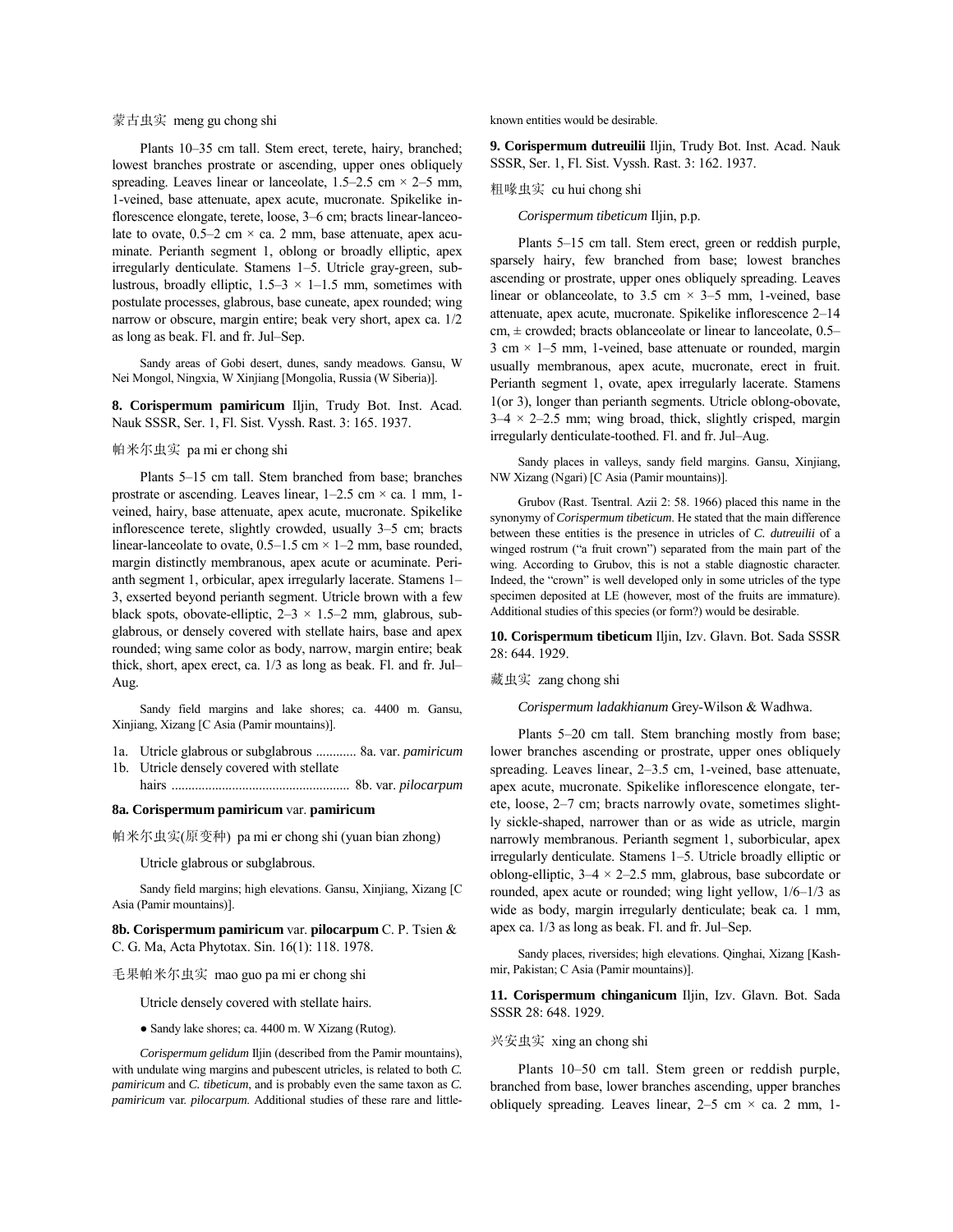veined, base attenuate, apex acuminate, mucronate. Spikelike inflorescence terete,  $4-5$  cm  $\times$  3 $-8$  mm; bracts lanceolate, ovate, or broadly ovate, mostly 3-veined, margin broadly membranous, apex acute or acuminate. Perianth segments 3, rarely absent, upper one broadly elliptic, apex irregularly denticulate, lower segments subtriangular, smaller. Stamens 5, exserted from perianth. Utricle sublustrous, with a few brown spots, oblong-obovate or broadly elliptic,  $2-4 \times 1.5-2$  mm, glabrous, subglabrous, or covered on both sides with stellate hairs, base cordate, apex rounded; wing distinct, light yellow, margin entire; beak apex  $1/4-1/3$  as long as beak. Fl. and fr. Jun-Aug.

Dunes, lake shores, meadows. Gansu, Hebei, Heilongjiang, Jilin, Liaoning, Nei Mongol, Ningxia [Mongolia, Russia (SE Siberia)].

*Corispermum chinganicum* seems to be related to *C. pallasii* Steven s.l., approaching narrow-winged and small-fruited plants of this aggregate (known in Europe as *C. membranaceum* Iljin or *C. pallasii* subsp. *membranaceum* (Iljin) Tzvelev) and some North American entities (*C. americanum* (Nuttall) Nuttall and *C. villosum* Rydberg), which, however, never have pubescent utricles. Relationships of these taxa of the *C. pallasii* group deserve special comparative studies throughout the range of the group.

1a. Utricle glabrous or subglabrous ...... 11a. var. *chinganicum* 1b. Utricle covered on both sides

with stellate hairs ................................... 11b. var. *stellipile*

#### **11a. Corispermum chinganicum** var. **chinganicum**

兴安虫实(原变种) xing an chong shi (yuan bian zhong)

*Corispermum chinganicum* var. *microcarpum* Iljin.

Utricle glabrous or subglabrous.

Dunes, lake shores, meadows. Gansu, Hebei, Heilongjiang, Jilin, Liaoning, Nei Mongol, Ningxia [Mongolia, Russia (SE Siberia)].

**11b. Corispermum chinganicum** var. **stellipile** C. P. Tsien & C. G. Ma, Acta Phytotax. Sin. 16(1): 118. 1978.

#### 毛果虫实 mao guo chong shi

Utricle covered on both sides with stellate hairs.

● Dunes, lake shores, meadows. Heilongjiang, Nei Mongol.

**12. Corispermum candelabrum** Iljin, Izv. Glavn. Bot. Sada SSSR 28: 645. 1929.

## 烛台虫实 zhu tai chong shi

?*Corispermum macrocarpum* Bunge ex Maximowicz var. *elongatum* W. Wang & P. Y. Fu, p.p.; *C. thelelegium* Kitagawa.

Plants 10–60 cm tall. Stem erect, green or reddish purple, sparsely hairy, branched mostly from base; branches ascending. Leaves linear, to 4.5 cm  $\times$  2–5.5 mm, 1-veined, base attenuate, apex acute, mucronate. Spikelike inflorescence terete or clavate, crowded, usually  $4-6 \times 0.8-1$  cm; bracts linear-lanceolate to broadly ovate,  $0.5-1.6$  cm  $\times$  2–4 mm, usually 3-veined, margin membranous, apex acute or acuminate. Perianth segments 1 or 3, upper one oblong or broadly obovate,  $1-1.5$  mm, apex rounded, irregularly denticulate, abaxial segments triangular, smaller. Stamens 5, exserted from perianth. Utricle oblongobovate or broadly elliptic,  $3-5 \times 2-3.5$  mm, abaxially sometimes tuberculate, base rounded or cordate, apex rounded; wing distinct,  $1/4-1/2$  as long as body, margin irregularly denticulate or entire; beak short, thick, apex  $1/3-1/2$  as long as beak. Fl. and fr. Jul-Sep.

● Dunes, sandy places on riversides. N Hebei, W Liaoning, Nei Mongol.

**13. Corispermum huanghoense** C. P. Tsien & C. G. Ma, Acta Phytotax. Sin. 16(1): 118. 1978.

## 黄河虫实 huang he chong shi

Plants 10–20 cm tall. Stem erect, green, covered with stellate hairs, branched from base; lower branches ascending, upper ones obliquely spreading. Leaves green, striate, linear, 5–8 cm  $\times$  ca. 1 mm, 1-veined, base attenuate, apex acuminate, mucronate. Spikelike inflorescence broadly elliptic or clavate, crowded, usually 1–3 cm; bracts lanceolate to ovate, 0.5–2.5 cm  $\times$  $2.5-5$  mm, 1–3-veined, hairy, base rounded or attenuate, margin narrowly membranous, apex acuminate, mucronate. Perianth segment usually 1, apex denticulate. Stamens usually 3, slightly exserted from perianth. Utricle dark punctate abaxially, elliptic or broadly so,  $4.5-6 \times 3-3.5$  mm, covered with stellate hairs, base broadly cuneate, apex acute; wing ca. 2/3 as wide or nearly as wide as body, margin irregularly denticulate; beak  $1.2-1.8$ mm, apex  $1/4-1/3$  as long as beak. Fl. and fr. May-Jun.

● Dunes. NE Henan (Fengqiu, Kaifeng).

*Corispermum huanghoense* seems to be closely related to *C. candelabrum*.

**14. Corispermum stauntonii** Moquin-Tandon, Chenop. Monogr. Enum. 104. 1840.

#### 华虫实 hua chong shi

Plants 15–50 cm tall. Stem erect, green, terete, sparsely covered with stellate hairs, branched from base; lower branches ascending, upper ones obliquely spreading. Leaves linear, 2-4  $cm \times 2-3$  mm, 1-veined, sparsely hairy, base attenuate, apex acuminate, mucronate. Spikelike inflorescence cylindric or clavate, crowded, usually  $2-5 \times 0.8-1$  cm; bracts linear-lanceolate to ovate,  $0.5-1$  cm  $\times$  2-5 mm, usually 3-veined, base rounded, margin membranous, apex acute or acuminate, mucronate. Perianth segments usually 3, upper one broadly elliptic or ovate, apex rounded, irregularly denticulate, lower segments subtriangular, smaller, sometimes not developed. Stamens 3-5, exserted from perianth. Utricle brown punctate, broadly elliptic,  $3.5-4 \times 2.5-3$  mm, glabrous, base usually cordate, apex rounded; wing  $1/3-1/2$  as wide as body, margin irregularly denticulate; beak short, thick, apex  $1/4-1/3$  as long as beak. Fl. and fr. Jul-Sep.

● Sandy places, dunes. Hebei, Heilongjiang, Liaoning, Nei Mongol.

This species is closely related to *Corispermum pallasii* Steven, *C. elongatum*, and some other species of *C.* subsect. *Pallasiana* Mosyakin.

**15. Corispermum orientale** Lamarck, Encycl. 2: 111. 1786.

东方虫实 dong fang chong shi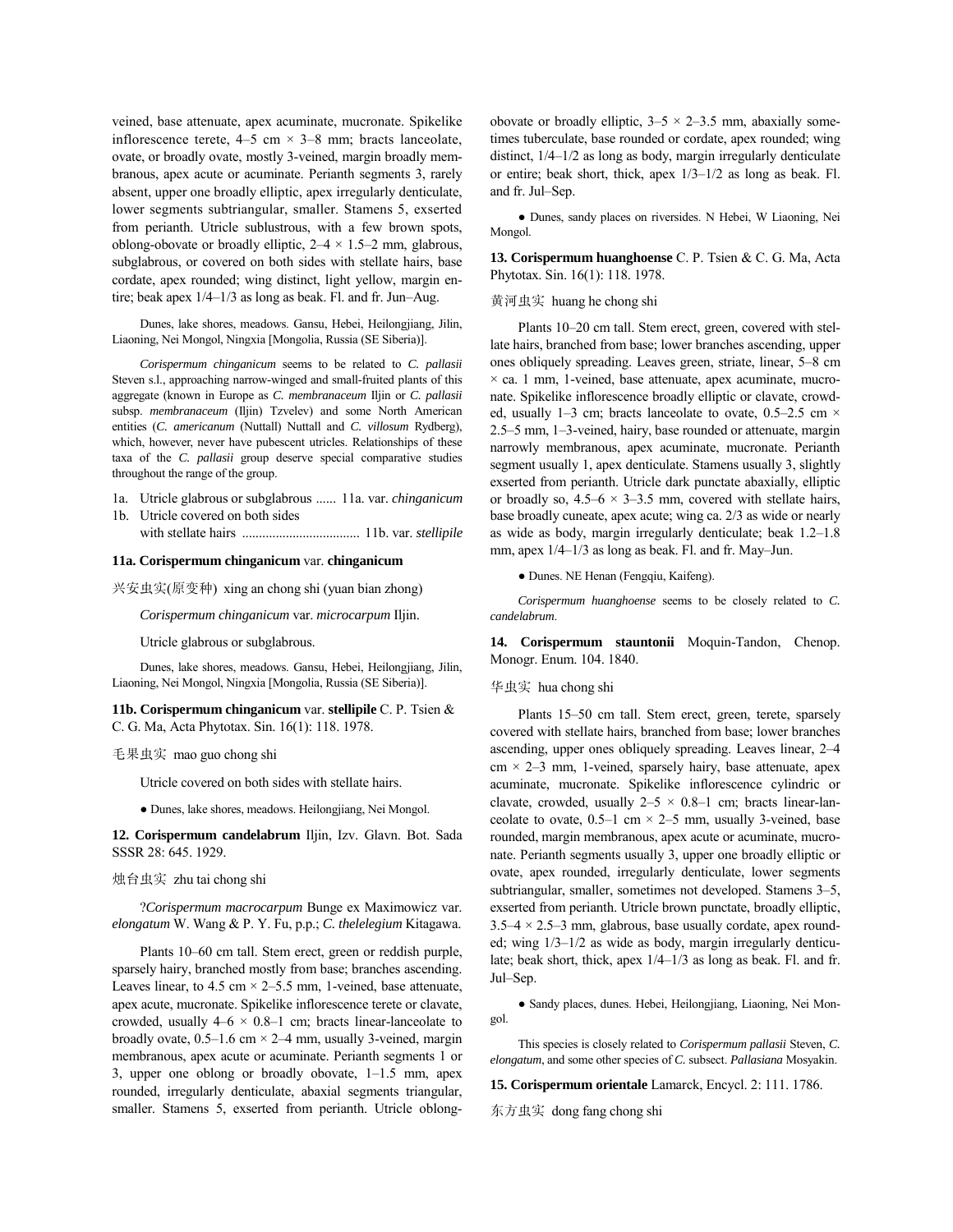Plants 15-30 cm tall. Stem erect, terete, branched from base; lower branches ascending, upper ones obliquely spreading. Leaves linear,  $1.5-3$  cm  $\times$   $1.5-3$  mm, 1-veined, base attenuate, apex acute, mucronate. Spikelike inflorescence terete or clavate, slightly curved, crowded,  $1-4$  cm; bracts lanceolate to ovate,  $3-5 \times 2-3$  mm, broader than utricle, 1-3-veined, densely hairy, base rounded, margin broadly membranous, apex acute or acuminate. Perianth segment 1, broadly elliptic, apex irregularly denticulate. Stamen usually 1, exserted from perianth. Utricle sublustrous, subovate,  $2.5-3 \times 2-2.5$  mm, glabrous, base subcordate or rounded, apex rounded; wing yellow-green, broad,  $1/4-1/3$  as wide as body, margin entire; beak short, thin, apex  $1/4-1/3$  as long as beak. Fl. and fr. Jul–Sep.

Dunes. N Xinjiang [Kazakhstan, W Mongolia, Russia (SE European part, SW Siberia)].

Records of *Corispermum orientale* from Europe (except the Lower Volga region of Russia) and North America are based on misidentifications.

**16. Corispermum macrocarpum** Bunge ex Maximowicz, Prim. Fl. Amur. 226. 1859.

#### 大果虫实 da guo chong shi

*Corispermum macrocarpum* var. *elongatum* P. Y. Fu & W. Wang, p.p.; *C. macrocarpum* var. *microstachyum* P. Y. Fu & W. Wang; *C. macrocarpum* var. *rubrum* P. Y. Fu & W. Wang.

Plants 20-50 cm. Stem erect, green or slightly reddish purple, much branched; lower branches ascending, upper ones obliquely spreading. Leaves green, linear,  $4-7$  cm  $\times$  1.5–5 mm, 1-veined, base attenuate, apex acuminate, mucronate. Spikelike inflorescence clavate, slightly curved, crowded, usually  $7-12 \times$  $1-1.5$  cm; bracts lanceolate to ovate, smaller than leaves, subherbaceous, usually 3-veined, base rounded, margin membranous, apex acute or acuminate. Perianth segments 1(or 3). Stamens usually 5, exserted from perianth. Utricle usually dark brown punctate, broadly elliptic or obovate-oblong,  $5-6 \times 3.5$ 4.2 mm, glabrous or covered with stellate hairs, base rounded or cordate, apex emarginate; wing lighter colored than body, 1.2– 1.5 mm wide, margin entire or slightly irregularly denticulate; beak  $1-1.5$  mm, apex  $1/5-1/4$  as long as beak. Fl. and fr. Jul– Sep.

#### Dunes. Heilongjiang, W Liaoning [Russia (Far East)].

Several minor forms and varieties were described under this species (e.g., var. *elongatum* and var. *microstachyum*). Plants with pubescent utricles were treated as var. *rubrum*. However, pubescence of utricles and shape of inflorescences are very variable characters in this species. Sometimes initially pubescent utricles become glabrous at maturity.

**17. Corispermum retortum** W. Wang & P. Y. Fu, Fl. Pl. Herb. Chin. Bor.-Orient. 2: 110. 1959.

#### 扭果虫实 niu guo chong shi

Plants 30-40 cm tall. Stem erect, much branched mostly from upper middle part. Leaves linear,  $4-5$  cm  $\times$  ca. 2 mm, 1veined, base attenuate, apex acuminate, mucronate. Spikelike inflorescence clavate, distally crowded, slightly arcuate, usually 5–6 cm  $\times$  ca. 1 cm wide at widest point; lower bracts linearlanceolate to lanceolate,  $3-6 \times$  as long as utricle, narrower than utricle, margin membranous only on basal bracts, apex acuminate, mucronate; upper bracts narrowly to broadly ovate, wider than utricle, 3-veined, margin membranous, apex acute to acuminate, mucronate. Perianth segment 1, elliptic, apex irregularly crenate or lacerate. Stamen 1, exserted from perianth. Utricle black-brown, with dark spots, sublustrous, oblongobovate,  $3.5-4 \times 2.5-3$  mm, glabrous, base cordate, apex emarginate; wing lighter colored than body, usually  $1/3-1/2$  as wide as body, margin strongly undulate or crisped; beak apex ca. 1/3 as long as beak. Fl. and fr. Jul-Sep.

#### ● Sandy meadows. Heilongjiang.

One of us (Mosyakin) notes that *Corispermum retortum* is probably just a deviant form of a species of *C.* subsect. *Pallasiana* Mosyakin, perhaps *C. elongatum* s.l. Occasional plants with unusually dark and undulate-winged utricles rarely occur in populations of other representatives of that subsection, even among European plants of *C. pallasii* Steven (introduced in Europe, native to Siberia). The littleknown plant *C. ulopterum* Fenzl (from the shores of Lake Baikal in Russia), also characterized by dark utricles and strongly undulatecrisped wings, is probably a local form or variety of *C. redowskii* Fischer ex Steven.

**18. Corispermum puberulum** Iljin, Izv. Glavn. Bot. Sada SSSR 28: 645. 1929.

#### 软毛虫实 ruan mao chong shi

*Corispermum puberulum* var. *ellipsocarpum* C. P. Tsien & C. G. Ma.

Plants  $15-35(-50)$  cm tall. Stem erect, branched mostly from base; lowest branches ascending, upper ones obliquely spreading. Leaves linear,  $2.5-4$  cm  $\times$  3-5 mm, 1-veined, base attenuate, apex acuminate, mucronate. Spikelike inflorescence terete or clavate, straight or slightly curved, crowded, usually  $3-5(-7) \times$  ca. 0.8 cm; bracts lanceolate to ovate, 0.5–1.5 cm  $\times$ 3<sup>-4</sup> mm, 1<sup>-3</sup>-veined, base rounded, margin membranous, apex acute or acuminate. Perianth segments  $1-3$ , upper one broadly elliptic or suborbicular, apex irregularly denticulate, lower segments smaller or not developed. Stamens 1–5. Utricle broadly elliptic or obovate-oblong,  $3.5-4(-4.5) \times 2.8-3.5$  mm, few tuberculate or dark punctate abaxially, hairy or sometimes glabrous, base truncate or caudate, apex distinctly emarginate; wing broad,  $1/2-2/3$  as wide as body, margin irregularly denticulate; beak apex  $1/4-1/3$  as long as beak. Fl. and fr. Jul–Sep.

• Sandy places on riversides and beaches. Hebei (Weichang), Heilongjiang (Harbin), W Liaoning, E Shandong (Yantai).

*Corispermum puberulum* was treated as a synonym of *C. elongatum* by Grubov (Rast. Tsentral. Azii 2: 54. 1966), who also noted the extreme variability in pubescence and dimensions of the utricle. However, Baranov (J. Jap. Bot. 44: 165-166, 199-200, 203-204. 1969) indicated some differences in utricle characters of these two entities and treated them as two distinct species.

Taller plants (30–50 cm) with longer inflorescences (5–7 cm) and larger (3.7-4.5  $\times$  2.8-3.2 mm), glabrous utricles were described as *Corispermum puberulum* var. *ellipsocarpum* and reported from Hebei (Weichang), W Liaoning, and Heilongjiang (Harbin). The typical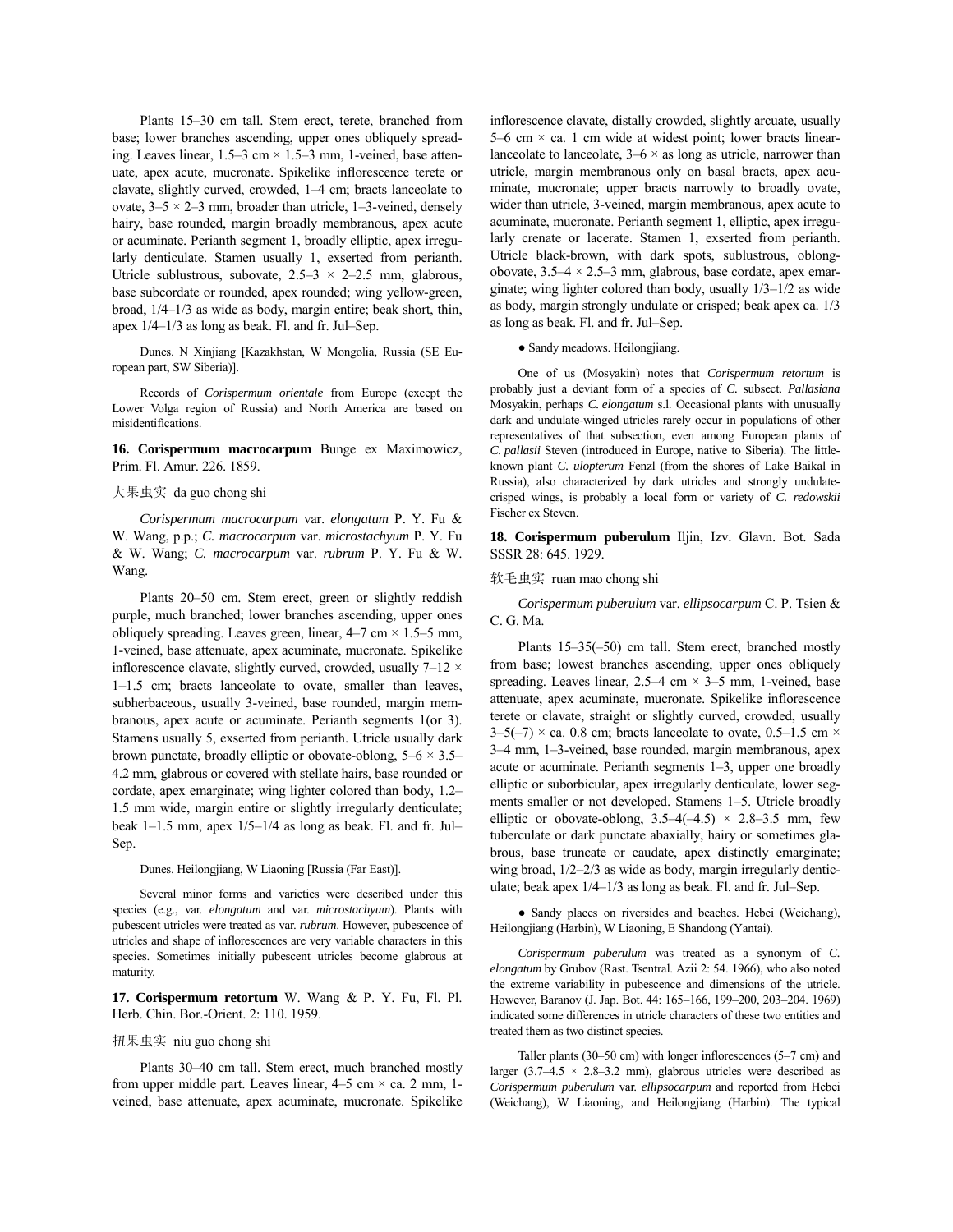variety is reported from Heilongjiang (Harbin) and E Shandong (Yantai).

**19. Corispermum dilutum** (Kitagawa) C. P. Tsien & C. G. Ma, Acta Phytotax. Sin. 16(1): 119. 1978.

## 辽西虫实 liao xi chong shi

*Corispermum thelelegium* Kitagawa var. *dilutum* Kitagawa, Rep. First Sci. Exped. Manch., Sect. 4, 2: 105. 1935; *C. dilutum* var. *hebecarpum* C. P. Tsien & C. G. Ma.

Plants 10-30 cm tall. Stem erect, green or lower part purplish, terete, branched from base; lower branches ascending or prostrate, upper ones obliquely spreading. Leaves linear, 2.5– 4.5 cm  $\times$  2–6 mm, 1-veined, sparsely hairy, base attenuate, apex acute, mucronate. Spikelike inflorescence obovoid or clavate, crowded,  $3-10 \times 1-1.5$  cm; bracts lanceolate to ovate,  $1-2$  cm  $\times$ 4–6 mm, 3-veined, base rounded, margin membranous, distinctly papillate, apex acute. Perianth segments 3, upper one broadly elliptic or suborbicular, ca. 1.2 mm, apex rounded, irregularly toothed, lower segments triangular, smaller. Stamens  $3-5$ . Utricle yellow-green, brown punctate, obovate,  $3.5-4.5 \times 3-4$ mm, with vesicular processes, glabrous or pubescent, base cordate or subcordate, apex distinctly emarginate; wing light yellow, ca. 0.7 mm wide, margin irregularly denticulate or entire; beak ca. 0.8 mm, apex  $1/3-1/2$  as long as beak. Fl. and fr. Jul–Sep.

● Dunes, inter-dunes, sandy places on riversides; ca. 600 m. W Liaoning (Chifeng), Nei Mongol (Ju Ud Meng).

Plants with pubescent utricles were described as *Corispermum dilutum* var. *hebecarpum*.

## **20. Corispermum confertum** Bunge in Maximowicz, Prim. Fl. Amur. 225. 1859.

#### 密穗虫实 mi sui chong shi

Plants 20-40 cm tall. Stem erect, terete, stout, rigid; lowest branches ascending, upper ones obliquely spreading. Leaves linear,  $2-4$  cm  $\times$  ca. 2 mm, 1-veined, base attenuate, apex acuminate, mucronate. Spikelike inflorescence clavate, slightly curved, crowded, usually  $30-50 \times 6$ -10 cm; bracts lanceolate to broadly ovate, 1-3-veined, base rounded, margin broadly membranous, apex acute or acuminate. Perianth segments 3, upper one oblong or suborbicular,  $1-1.5$  mm, apex rounded, irregularly denticulate, lower segments triangular, smaller, sometimes obscure. Stamens 5, longer than perianth. Utricle orbicular or suborbicular,  $3-4.5 \times 3-4.3$  mm, base cordate, apex obtuse-emarginate; wing lighter colored than body, ca. 1 mm wide, margin entire; beak ca. 1 mm, apex ca. 1/3 as long as beak. Fl. and fr. Jul–Aug.

Sandy places, dunes. Jilin, Heilongjiang, Liaoning [Russia (Far East)].

Plants traditionally assigned to *Corispermum confertum* intergrade with *C. elongatum*. Consequently, the former species has been treated as a synonym of the latter in most recent treatments of the genus. We agree with this opinion, but at present prefer to leave these two taxa separated until a new, comprehensive treatment of *C.* subsect. *Pallasiana* Mosyakin is available. This subsection houses several closely related, Far Eastern, Siberian, North American, and partly C Asian taxa, one of which, *C. pallasii* Steven (*C. leptopterum* (Ascherson) Iljin; *C. sibir-* *icum* Iljin subsp. *baicalense* Iljin), is widely naturalized in Europe and native or naturalized in North America. Other, related Asian taxa, such as *C. bardunovii* Popov ex Lomonosova, *C. elongatum*, *C. sibiricum*, *C. stauntonii*, and some others, may also be treated in the future as infraspecific entities (subspecies or varieties) under *C. pallasii* s.l.

## **21. Corispermum elongatum** Bunge in Maximowicz, Prim. Fl. Amur. 224. 1859.

#### 长穗虫实 chang sui chong shi

Plants 20–40 cm tall. Stem erect, terete, sparsely hairy, much branched; lowest branches ascending, upper ones usually obliquely spreading. Leaves dark green, linear,  $3-5$  cm  $\times$  2-4 mm, 1-veined, base attenuate, apex acuminate, mucronate. Spikelike inflorescence terete, loose, usually  $5-8 \times$  ca. 0.6 cm; bracts green, lanceolate to ovate,  $1-3$ -veined, base rounded, margin membranous, apex acute. Perianth segments 3. Stamens 5, exserted from perianth. Utricle oblong-elliptic,  $3-4 \times 1.5-3$ mm, glabrous, base broadly cuneate, apex emarginate; wing 0.4 $-0.7$  mm wide, margin entire; beak ca. 0.7 mm, apex  $1/5-1/3$ as long as beak. Fl. and fr. Jul–Sep.

Sandy places on beaches, dunes, inter-dunes. Heilongjiang, Jilin, Liaoning, Ningxia (Zhongwei) [Russia (Far East, SE Siberia)].

**22. Corispermum platypterum** Kitagawa, Rep. First Sci. Exped. Manch., Sect. 4, 2: 100. 1935.

## 宽翅虫实 kuan chi chong shi

Plants 30-50 cm tall. Stem green, terete, sparsely hairy; branches slender, 10–25 cm. Leaves linear, 3–6 cm  $\times$  1–2 mm, 1-veined, base attenuate, margin entire, apex acuminate, mucronate. Spikelike inflorescence slender, terete, loose; bracts ovate to lanceolate,  $1.5-3$  cm  $\times$  1–1.5 mm, distinctly narrower than utricle, margin narrowly membranous. Perianth segments 1–3, upper one ovate, ca. 1.5 mm, membranous, base subrounded, apex rounded, irregularly denticulate, lower segments triangular, smaller. Stamens 3–5; filaments ca.  $1.5 \times$  as long as perianth segments. Utricle suborbicular,  $4-5 \times 3.5-4.5$  mm, glabrous, base broadly cuneate or cordate, apex acute-emarginate; wing ca. 1 mm wide, margin irregularly denticulate; beak ca.  $1.2$  mm, apex ca.  $1/4$  as long as beak. Fl. and fr. Jul–Sep.

● Dunes, sandy places on beaches, sandy fields. NE Hebei, Jilin, Liaoning.

**23. Corispermum stenolepis** Kitagawa, Rep. First Sci. Exped. Manch., Sect. 4, 2: 102. 1935.

#### 细苞虫实 xi bao chong shi

*Corispermum stenolepis* var. *psilocarpum* Kitagawa.

Plants 15-40 cm tall. Stem erect, terete, branched mostly from upper-middle part; branches slender, 10–35 cm. Leaves linear,  $3.5-4.5$  cm  $\times$  ca. 1 mm, 1-veined, base attenuate, margin entire, apex acuminate, mucronate. Spikelike inflorescence slender, loose; bracts linear-lanceolate to lanceolate, 0.6-3.5 cm  $\times$  1–2 mm, narrower than utricle, apex acuminate, mucronate. Perianth segment 1, broadly elliptic,  $0.9-1.2 \times$  ca. 0.6 mm. Stamens  $1-3$ ; filaments longer than perianth segments. Utricle suborbicular,  $4.5-5.5 \times 4-5$  mm, glabrous, subglabrous, or covered with stellate hairs, base cordate, apex deeply emar-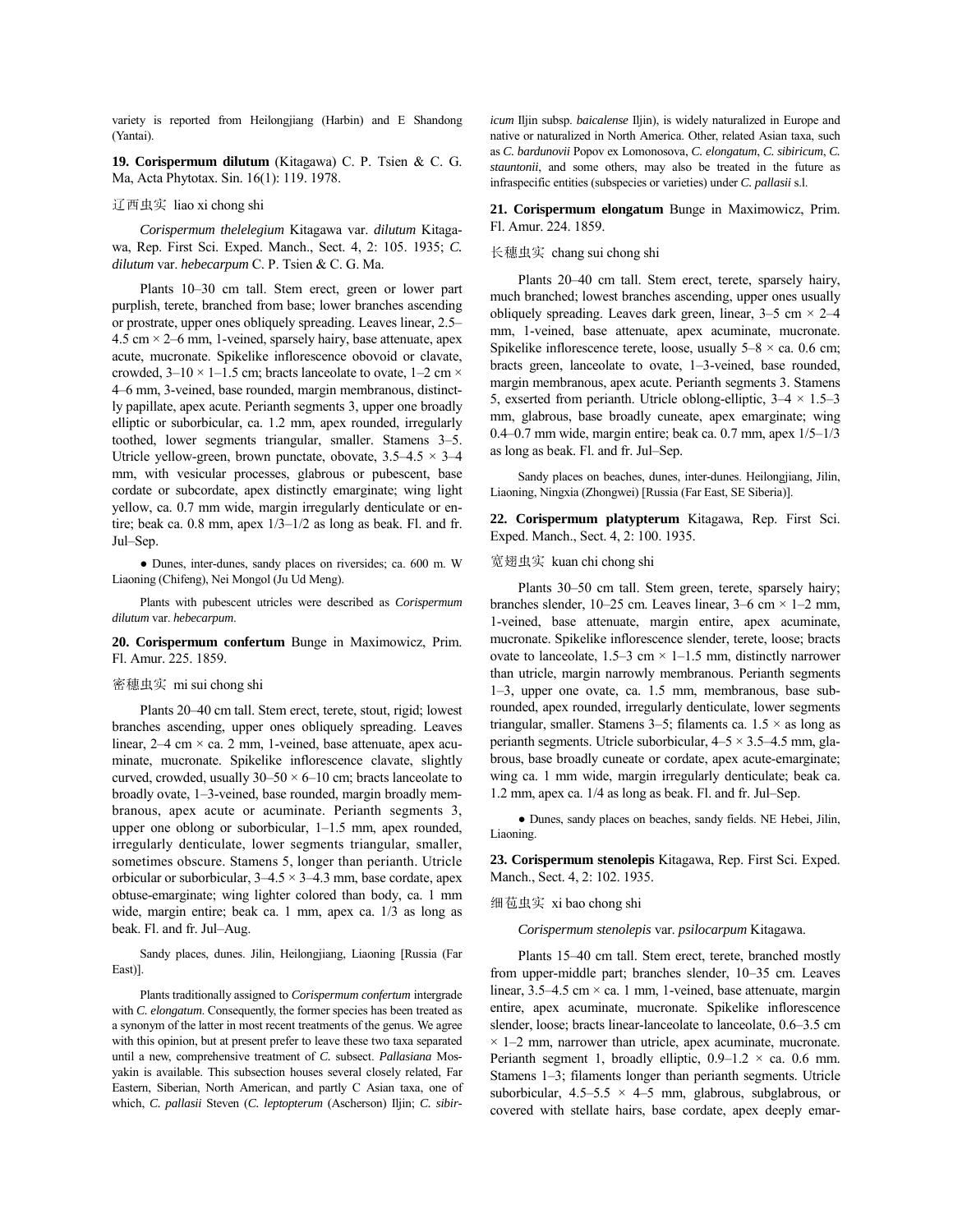ginate; wing equaling or slightly wider than body, margin irregularly denticulate; beak 1.5-1.7 mm, apex ca. 1/4 as long as beak, recurved. Fl. and fr. Aug-Sep.

● Riversides, dunes. W Jilin, W Liaoning (Chaoyang), Nei Mongol (Ju Ud Meng).

Plants with glabrous utricles were described as *Corispermum stenolepis* var. *psilocarpum* and reported from W Jilin. However, the typical variety also seems to have utricles glabrous or nearly so (there is no indication of utricle pubescence in the protologue of the species), and thus these infraspecific entities probably do not merit any formal taxonomic recognition.

*Corispermum stenolepis* and *C. platypterum* are related to *C. macrocarpum* and the North American *C. pallidum* Mosyakin (*C.* subsect. *Platyptera* Mosyakin).

**24. Corispermum pseudofalcatum** C. P. Tsien & C. G. Ma, Acta Phytotax. Sin. 16(1): 119. 1978.

## 假镰叶虫实 jia lian ye chong shi

Plants ca. 20 cm tall. Stem erect, terete, sparsely stellate hairy, branched from base; lower branches ascending, upper ones obliquely spreading. Leaves linear,  $2-3$  cm  $\times$  ca. 3 mm, fleshy, 1-veined, sparsely stellate hairy, base attenuate, apex acute, mucronate. Spikelike inflorescence terete, crowded; bracts lanceolate to narrowly ovate,  $0.6-1.5$  cm  $\times$  2-3 mm, narrower than utricle, usually 1-veined, base attenuate to rounded, margin membranous on upper bracts, apex acute to acuminate. Perianth segment 1, ovate or oblong-ovate, ca. 1.5 mm, apex rounded, irregularly denticulate. Stamens 1(or 3), ca.  $1.5 \times$  as long as perianth. Utricle yellow-green, obovate,  $4.5-5 \times 3.5-4.5$ mm, irregularly rugose abaxially, glabrous, base cordate or subcordate, apex shallowly emarginate; wing yellow-green, ca. 1 mm wide, margin irregularly denticulate; beak ca. 1.5 mm, apex  $1/5-1/4$  as long as beak. Fl. and fr. Jul–Aug.

## ● High elevations. Xizang (XigazÍ).

*Corispermum pseudofalcatum* is closely related to *C. falcatum*. Additional studies of the variability patterns of these entities would be desirable to clarify their status.

## **25. Corispermum falcatum** Iljin, Izv. Glavn. Bot. Sada SSSR 28: 644. 1929.

#### 镰叶虫实 lian ye chong shi

Plants 5–12 cm. Stem few branched, mostly in lower part; branches obliquely spreading or prostrate, longer than main stem, terete. Leaves green, linear,  $1.5-2.5$  cm  $\times$  1.5-2.5 mm, slightly fleshy, 1-veined, base attenuate, margin entire, apex acute, mucronate. Spikelike inflorescence terete, crowded; bracts lanceolate, usually sickle-shaped,  $1-2$  cm  $\times$  2.5–3 mm, slightly narrower than or equaling utricle, 1-veined, base attenuate or rounded, margin entire, narrowly membranous, apex acute, mucronate. Perianth segments 1(or 3), upper one ovate or oblong-ovate, apex lacerate, denticulate, lower segments very small or absent. Stamens 1–3, 1.5–2  $\times$  as long as perianth segments. Utricle dark green, obovate-elliptic,  $3.5-4 \times 2.5-3$ mm, glabrous, base rounded, apex widely emarginate; wing light yellow, ca. 0.5 mm wide, margin irregularly denticulate; beak ca. 1 mm, apices 2, crossed, ca. 1/2 as long as beak. Fl.

and fr. Jul-Sep.

● Sandy places in valleys. Qinghai (Qaidam Pendi), Xizang (Gyangzê, Xigazê).

**26. Corispermum lhasaense** C. P. Tsien & C. G. Ma, Acta Phytotax. Sin. 16(1): 119. 1978.

## 拉萨虫实 la sa chong shi

Plants 15–20 cm tall. Stem terete, finely ribbed, much branched; branches crowded, 10–20 cm. Leaves linear, 2–3 cm  $\times$  2–3 mm, subfleshy, 1-veined, base attenuate, apex pungent, mucronate. Spikelike inflorescence terete, crowded, usually 3-5  $\times$  ca. 0.7 cm; bracts usually lanceolate to ovate, equaling or broader than utricle, slightly keeled abaxially, rough, usually 1 veined, base rounded, margin broadly membranous, apex acute, mucronate. Perianth segment 1, oblong or broadly elliptic, ca.